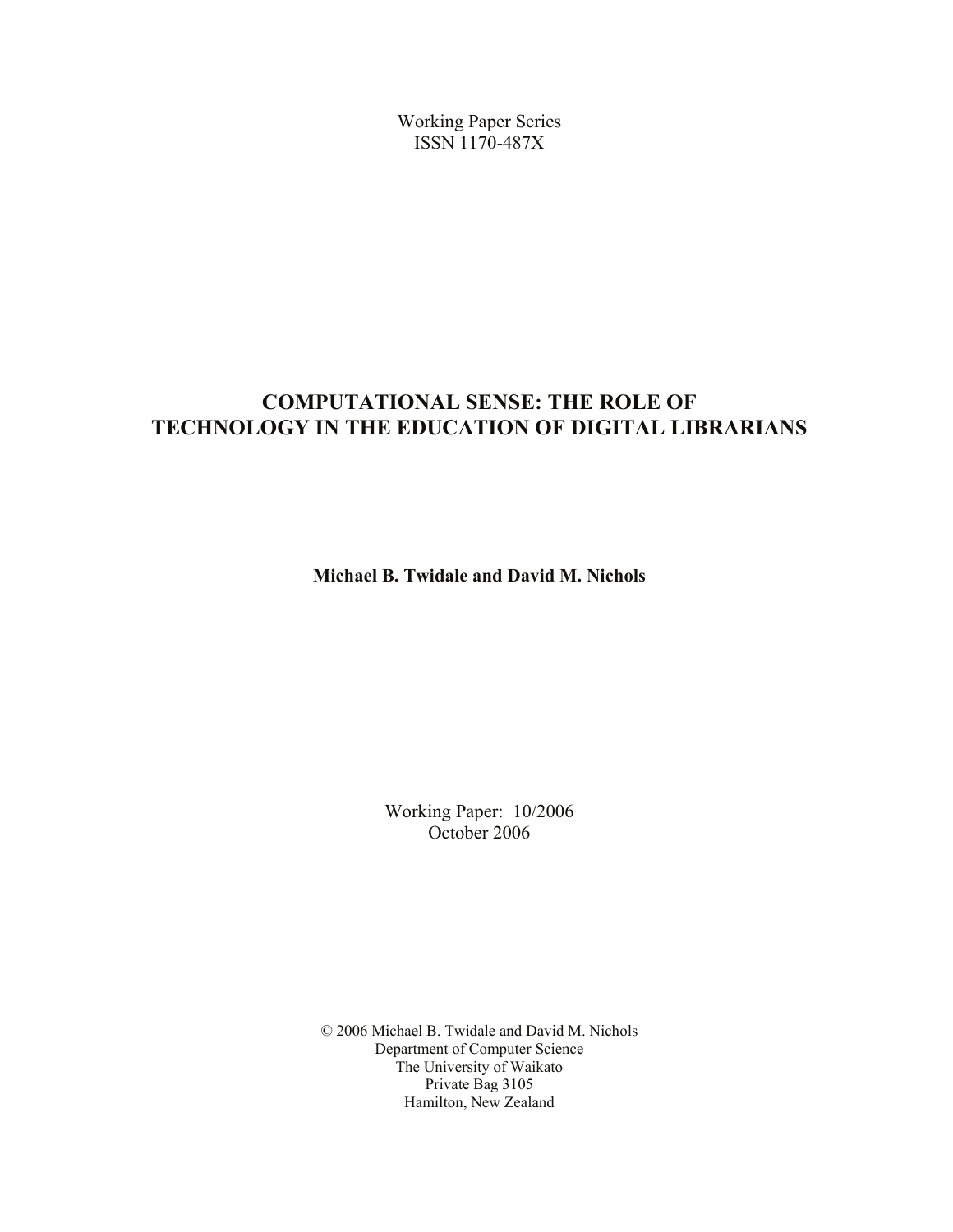# **Computational Sense: the role of technology in the education of digital librarians**

### **Michael B. Twidale1 & David M. Nichols2**

**<sup>1</sup>**Graduate School of Library and Information Science University of Illinois at Urbana-Champaign, IL, USA

twidale@uiuc.edu

**<sup>2</sup>**Department of Computer Science, University of Waikato Hamilton, New Zealand

dmn@cs.waikato.ac.nz

# **INTRODUCTION**

The rapid progress of digital library technology from research to implementation has created a force for change in the curricula of library schools. The education of future librarians has always had to adapt to new technologies but the pace, complexity and implications of digital libraries pose considerable challenges. In this article we explore how we might successfully blend elements of computer science and library science to produce effective educational experiences for the digital librarians of tomorrow. We first outline the background to current digital librarian education and then propose the concept of *computational sense* as an appropriate meeting point for these two disciplines.

# **DIGITAL LIBRARIANS**

There is an ongoing discussion on what it means to be a digital librarian (Coleman, 2005; Marion, 2001; Mostafa et al, 2006; Pomerantz et al, 2006). It is similar to being a traditional librarian in terms of ethos and applicability of core guiding theories, including access, cataloguing, collection development and teaching people both search skills and general information literacy. It can be viewed as simply integrating one set of digital information resources into a set of access services provided around a pre-existing set of paper-based resources. However it also requires additional technical skills, extending the librarian's role into new areas. For example, DL creation can be more akin to publishing than collection development, involving aspects of editing, revision and aligning to data and metadata standards.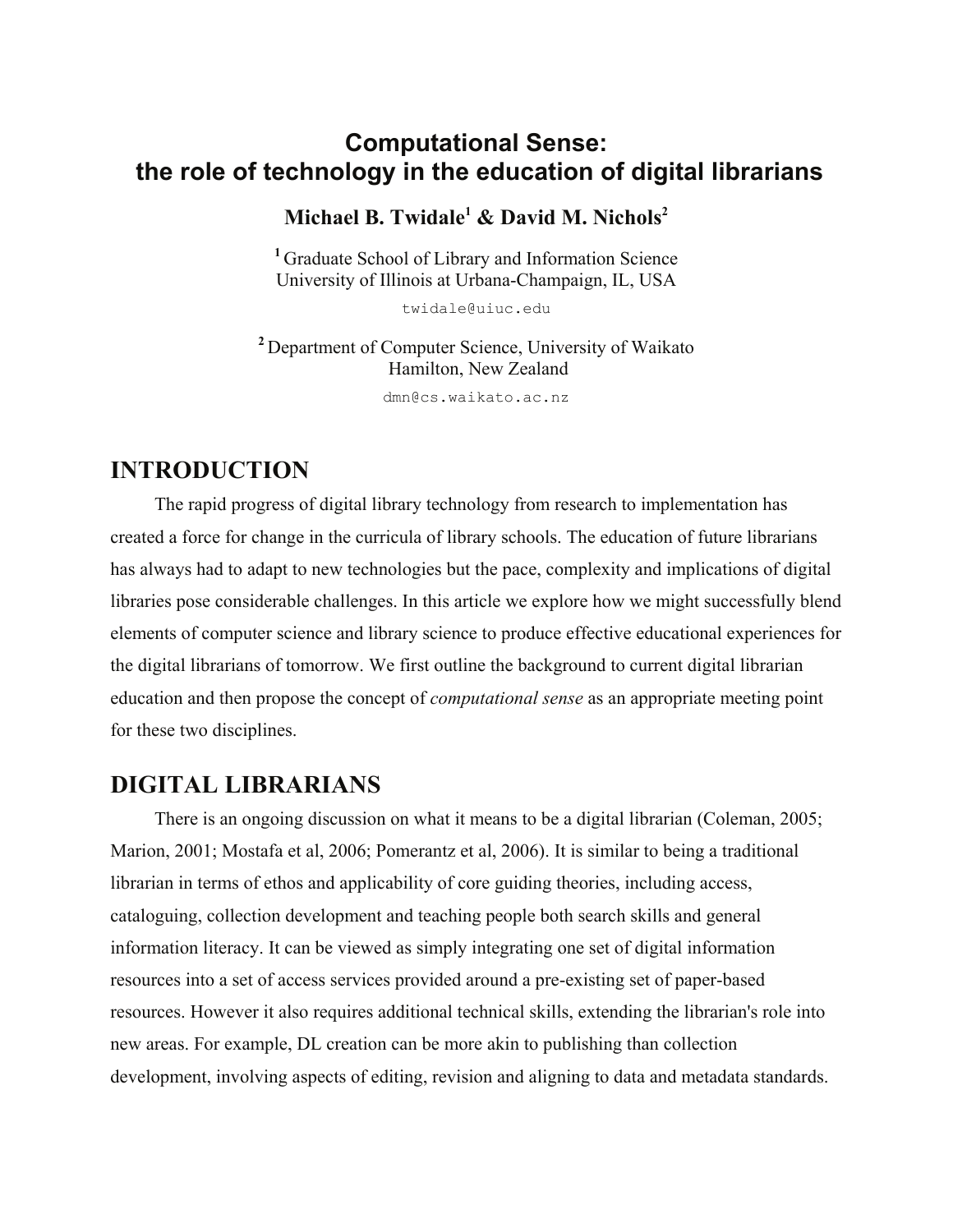The topic of digital librarianship is subject to rapid change (Pomerantz et al, 2006), as it is partially defined by the availability and functionality of appropriate software. The ease of building a digital library or an institutional repository has been radically changed over the past decade by the emergence of software such as Greenstone (Witten & Bainbridge, 2003) and DSpace (Tansley et al, 2005). For example, the courses presented in library schools are often based around similar material presented in tutorials at digital library conferences. Education based around digital library software inevitably brings with it techniques and concepts from computer science; especially as most of these courses combine theory and practice (Ma, Clegg, & O'Brien, 2006) Issues that can cause problems for library students vary from the basic (such as selecting the appropriate software version, downloading and installing) to advanced topics involving customization and extensibility (Nichols et al, 2006).

### **COMPUTATIONAL SENSE**

 As libraries have become more computerised, librarians have had to learn more and more about computer systems, file formats and web servers. Over time, commodity software can hide away certain levels of complexity as a basic infrastructure is developed. But innovative computer applications will always require a degree of explicit support and tinkering. For example, the Greenstone software development team has, over several years, developed a variety of tools to abstract away from technical details to simplify the tasks of creating and maintaining digital collections. Despite this work the experiences of using digital library software can still be disconcerting for some students (Nichols et al, 2006). This state of affairs is more a reflection on the state-of-the-art in content management systems than a criticism of any particular software applications.

 From the perspective of software developers the power of digital library software derives from the flexibility of computer programming languages. Indeed, the Greenstone digital library suite embeds programming language constructs into its customization features; providing considerable flexibility for collection design but at the expense of learnability (Nichols et al, 2005). A practical example is the nature of conditional statements in Greenstone macros, which:

• have a unique syntax (rather than re-using an existing language such as JavaScript or PHP)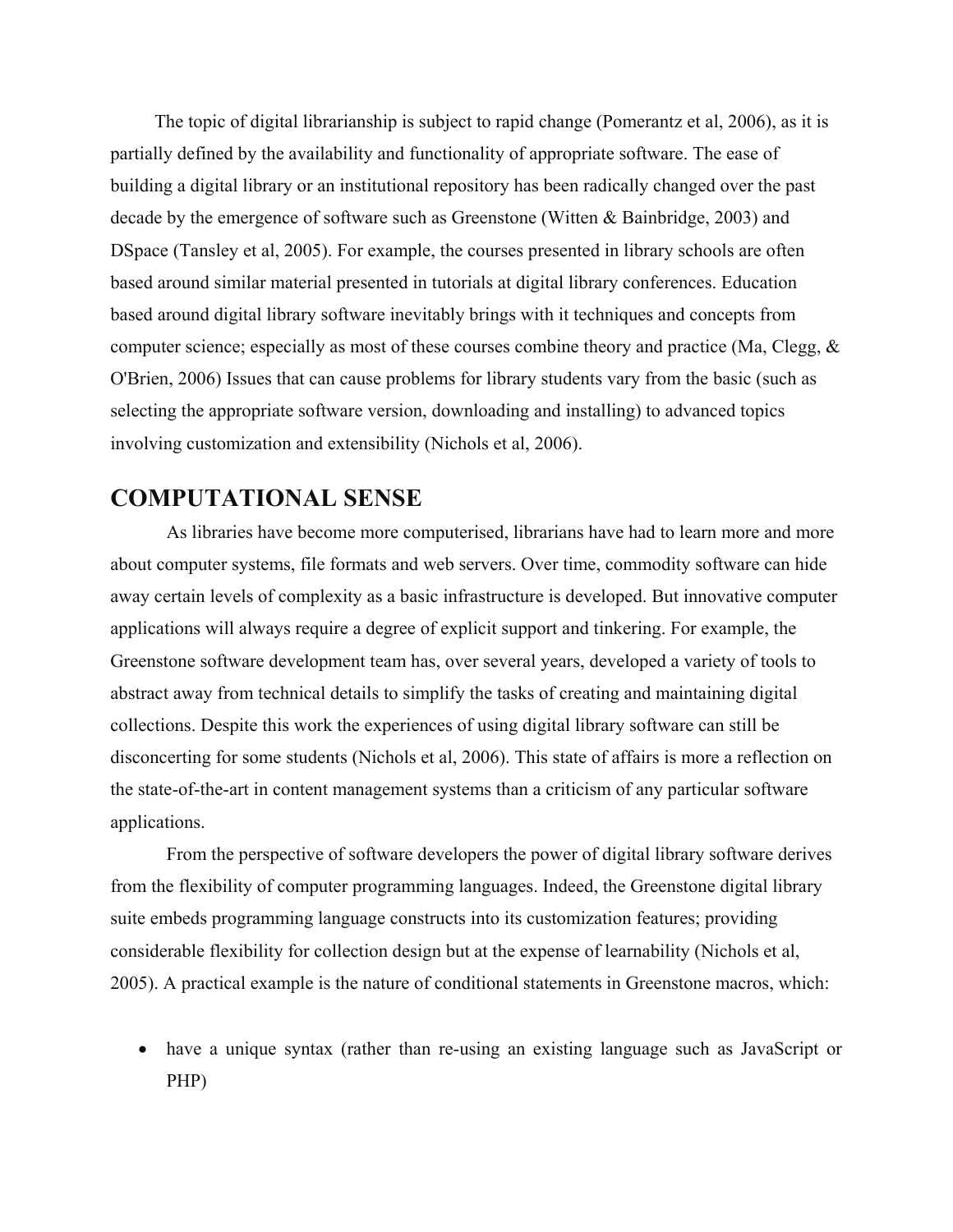- have a different syntax to conditional statements in Greenstone formatting statements
- have no error checking at design time (such as the red underlining of spell checkers or Visual Studio)
- have no integrated documentation (such as found in modern programming development environments)

 At one level it is simple to say that these can be corrected through more software development. The larger question is whether this is the right direction for systems that are to be used in digital librarian education. The resulting system would be very similar to an IDE (Integrated Development Environment) of the sort regularly used by computer science students and programmers the world over.

 This raises the question: should future librarians be forced to become programmers in order to graduate? We believe that digital librarians should not have to become programmers but that they *do* need to acquire a fluency with information technology beyond that of a traditional MLS degree. We coin the term *computational sense* to describe this level of fluency. It covers a range of issues that remain in flux and are clearly open for debate. We outline a few of them below for illustration.

#### **Comfort and fluency with computational systems**

 Of course a digital librarian should be comfortable in using the latest technologies available. However, although necessary we do not believe this is sufficient for librarians to be able to take active roles in exploiting the potential of a rapidly changing set of technologies.

#### **Metacognitive skills in learning about new computational resources**

 Possessing training in a technology is insufficient because technologies change so rapidly. New versions of applications contain new functionalities, new interfaces and hence new possibilities for how they might be used. New applications become available to complement or replace existing applications. Online resources and computational services can enhance or disrupt what users expect or want to be able to do with existing resources. Patrons' changing reactions to library catalogues in the light of their experiences with Amazon and Google are just one indicator of this. Consequently, practising librarians need to be able to learn about the latest versions, applications and new ways of combining applications quickly and maybe without formal training.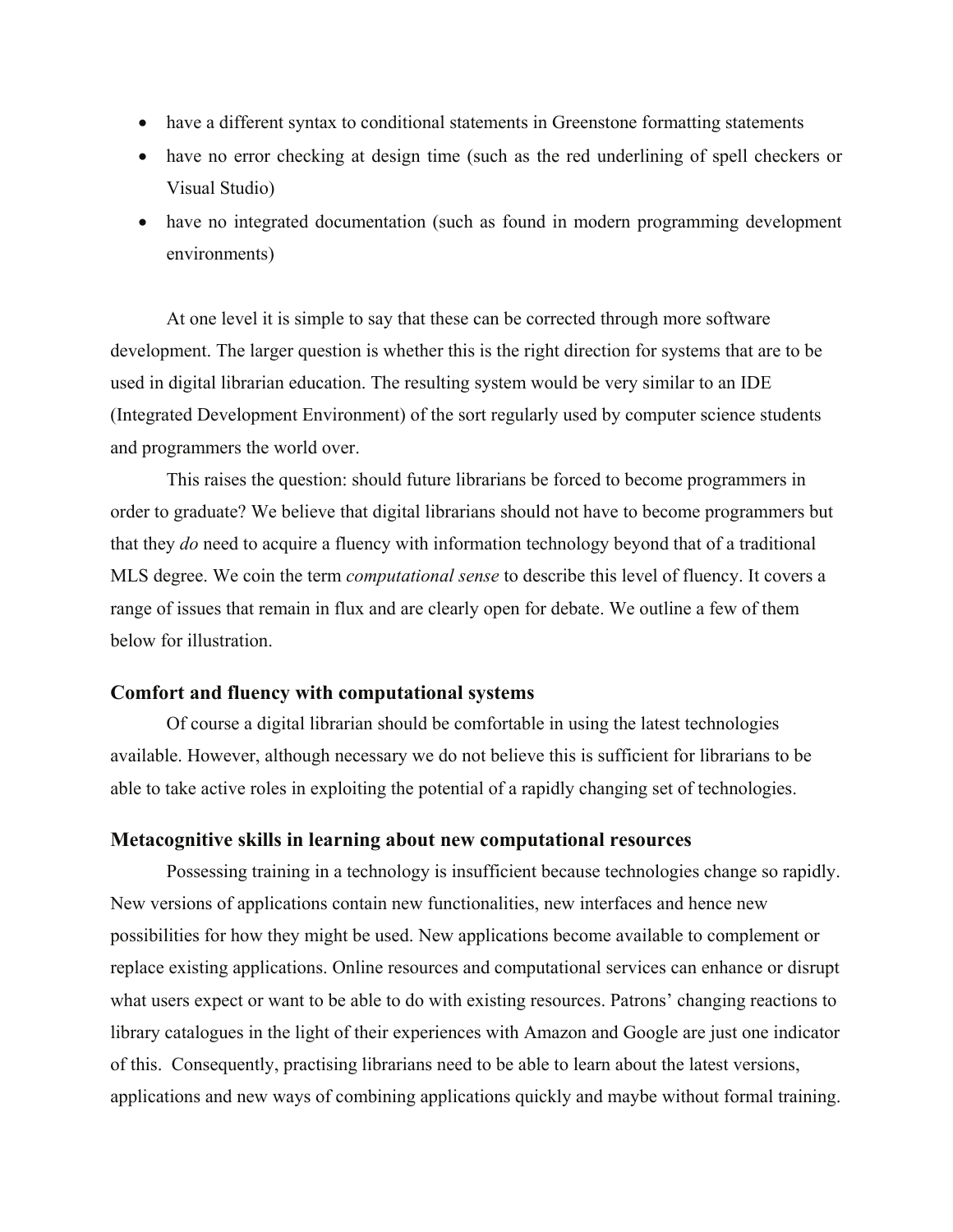This can be done, but probably requires the teaching of the metacognitive skills that can facilitate more efficient and effective learning both by individuals and communities within and across organisations.

#### **Fluency in incremental tailoring and combining of applications for evolving needs**

 Even if they do not directly program new digital library applications, librarians are likely to be involved directly or indirectly in the installation and use of those applications, which invariably involves tailoring work. Modern applications typically come with a host of options, and the defaults are often less than ideal. Making a resource useful and usable in a particular context typically involves a range of tailoring activities ranging from selecting between options, choosing modules to install, including or linking the application to the resources it will use or provide, integrating the software with other applications or provisions and 'skinning' the interface to create an integrated, consistent and coherent look and feel for end users as part of a focus on usability. All these require varying levels of technical expertise. They also require the ability to interact productively with others, both stakeholders with far less technical skill, and also technical experts, lacking local knowledge of use-in-context. Although somewhat dauntingsounding this information intermediary role is one firmly within the bounds of the ethos of traditional librarianship (Erlich and Cash, 1994).

### **A sense of applications as ongoing co-designed artefacts rather than technological givens**

 Computational sense should include an understanding and an expectation that digital librarians be involved not just in the selection, analysis, and facilitation of learning and use of computational artefacts, but that they should also be involved in the *design* of those artefacts. At the very least it should empower digital librarians to take a more direct role in larger-scale design processes. Applications should not be taken as technological givens, to be coped with by them and in their information intermediary role in helping others to learn and use. Rather these applications need to be regarded as provisional, changing and amenable to change by librarians. In many existing cases this still might not actually be feasible, but we believe that it is worth considering what it would take to give more librarians the skills necessary to not merely critique inadequate systems but to get involved in actually improving them. Design does not necessarily require programming. As noted above, tailoring is one aspect of design, but there are others. As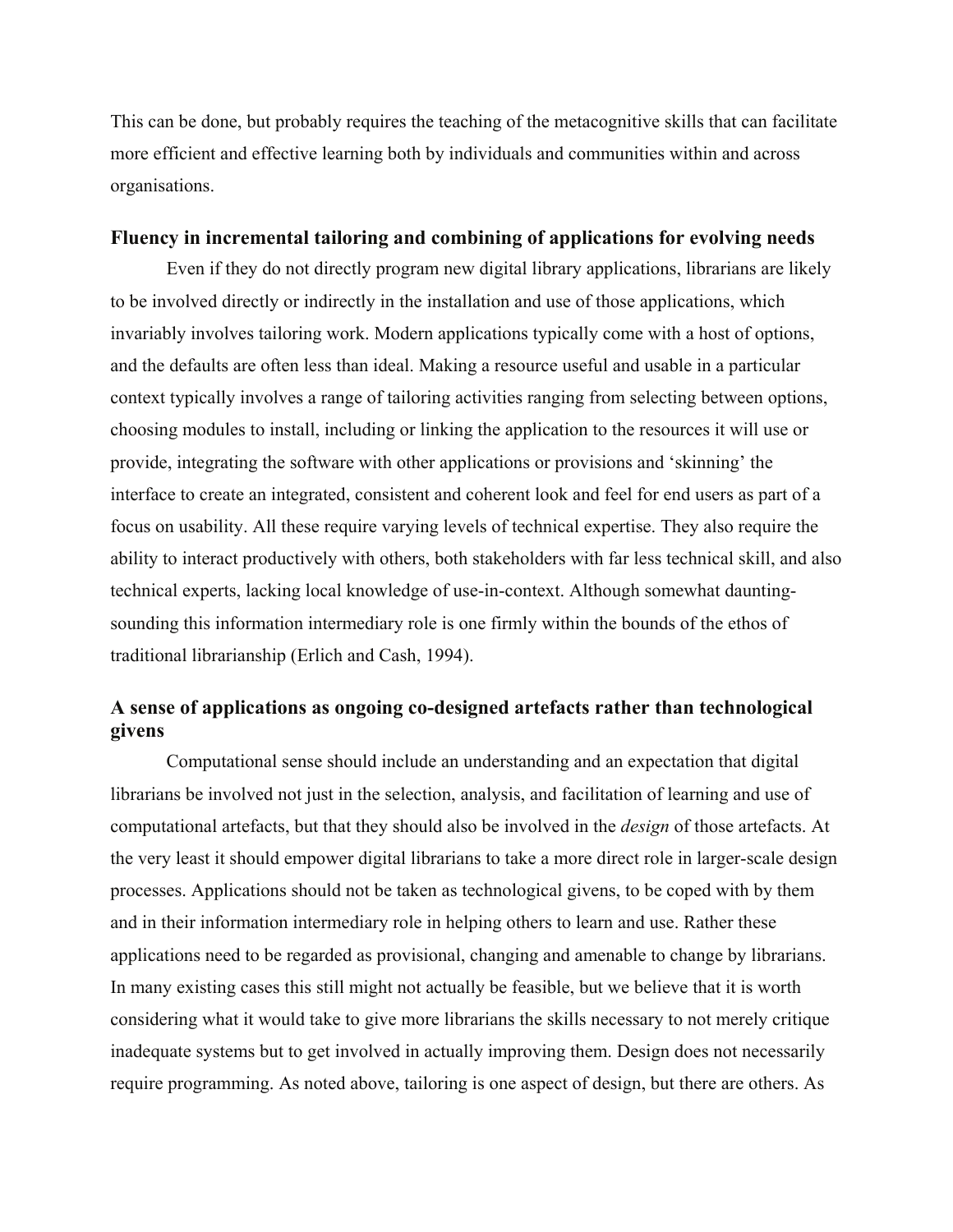well as in-house design, there are various approaches to wider involvement in larger co-design processes, including participatory design (Kyng and Mathiassen, 1997) and the involvement of lead users (von Hippel, 2005) as well as open source software development. Modern systems are frequently in the process of near-continual re-design as new versions and modules are released, which at least raises the possibility of greater involvement by people with appropriate skills

#### **A sense of the feasibility of potential design options**

 To be fully involved in ongoing co-design, it is very helpful to have a good sense of what is feasible in current systems development and what is not. A qualitative sense of the relative costs of different design options is also helpful as the design space is collectively explored. Typically computer science students are expected to acquire these rich qualitative skills just by lots of practice. They are rarely explicitly taught. We speculate that it might be possible to teach these skills of judgement without requiring considerable practical programming experience. If so, it would allow digital librarians to engage in far more productive interactions both with vendors and systems development teams, as advocates for stakeholders and use-in-context as different functionalities and possibilities are uncovered. If you don't have a sense of what it is reasonable to ask for, you are inclined to select just from the options on offer. All design involves trade-offs and compromises, but when these are done in ignorance of whole categories of costs, benefits, and opportunities, truly innovative design possibilities are overlooked.

#### **Spreadsheets as a guiding metaphor**

 To illustrate our vision, we use an example from an earlier round of technological innovation coinciding with the advent of the personal computer in the 1980s. Prior to that time, people who wanted to do mathematical calculations on computers (including scientists and financial experts) would have had to write a program in a language such as FORTRAN, or commission someone else to do it for them. This was for many daunting or prohibitively expensive in terms of money, opportunity cost or effort-risk-reward calculations. With the advent of the early spreadsheet programs on PCs, many people started using them because they were far easier to both learn and use than programming to achieve basic numerical calculations. Although intended for accounting calculations, the ease of learning and use encouraged innovation and appropriation by many others with needs to manipulate numbers. Nevertheless, spreadsheets were not completely trivial to use. One needed basic numeracy to be able to use them productively and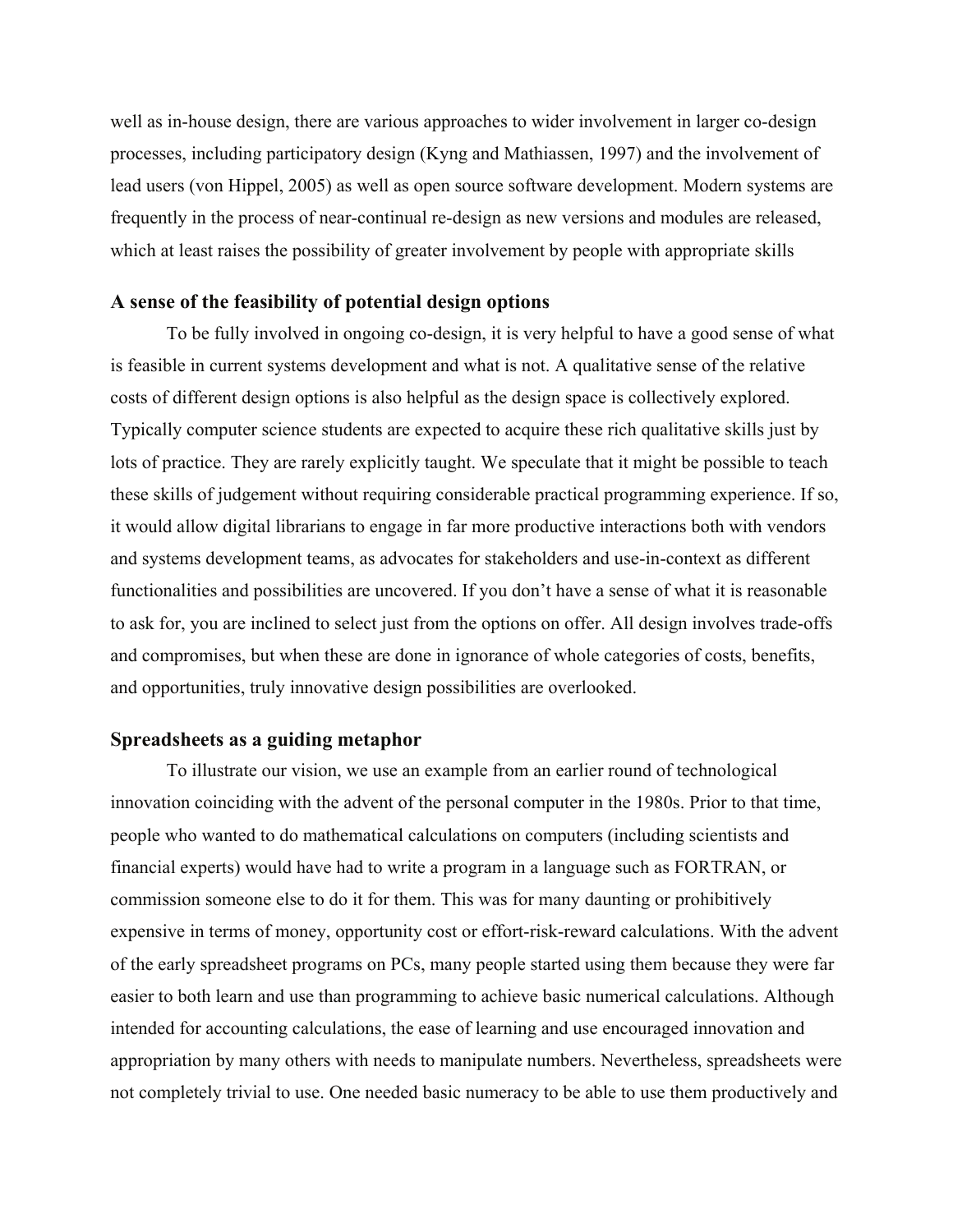not generate nonsense – what we might call a numerical sense. One just did not need to know how to program in FORTRAN. Ability to program certainly helped in avoiding certain classic errors, and was essential for more complex calculations that either the spreadsheet software of the day could not manage or where the programming of macros was needed. But programming ceased to be a prerequisite and the skills of sophisticated spreadsheet use, planning, design and debugging could be taught to people who had not first learned to program.

 In a similar manner, we believe that it is possible to extract some of the skills traditionally acquired (explicitly but more often implicitly) from long experience of programming, and teach these to librarians under the label of computational sense. In so doing we can widen the number of people able to productively engage with information technologies, just as spreadsheets widened the use of computers by numerate people far beyond the range of those willing to invest time in learning FORTRAN. This approach also challenges the developers of digital library software to produce tools as useful and useable as the spreadsheet.

## **CONCLUSION**

 Computational sense extends beyond the notion of programming to encompass an ability to understand the broader notions of the capabilities of software and the socio-technical issues of usability, system deployment and maintenance. In this article we have proposed some characteristics of computational sense and how they might influence the design of the curriculum for digital librarians. In doing so we don't claim to have a complete list but simply to contribute a new perspective to the ongoing debate on the nature of digital librarianship.

## **REFERENCES**

Coleman, A. (2005) Interdisciplinarity, interactivity, and interoperability for educating the digerati. *Education for Information* 23(4) 233-243.

Erlich, K. and Cash, D. (1994) Turning information into knowledge: information finding as a collaborative activity. *Proceedings of Digital Libraries '94*. College Station, TX. 119-125.

von Hippel, E. (2005) *Democratizing Innovation.* Cambridge, MA: MIT Press..

Kyng, M. and Mathiassen, L. (1997) (eds.) *Computers and Design in Context*. Cambridge, MA.: MIT Press.

Ma, Y., Clegg, W., and O'Brien, A. (2006) Digital library education: the current status. In *Proceedings of the 6th ACM/IEEE-CS Joint Conference on Digital Libraries (JCDL'06)*. ACM Press, New York, NY, 165-174.

Marion, L. (2001). Digital librarian, cybrarian, or librarian with specialized skills: Who will staff digital libraries? In H. Thompson (Ed.), *Crossing the Divide: Proceedings of the Tenth*